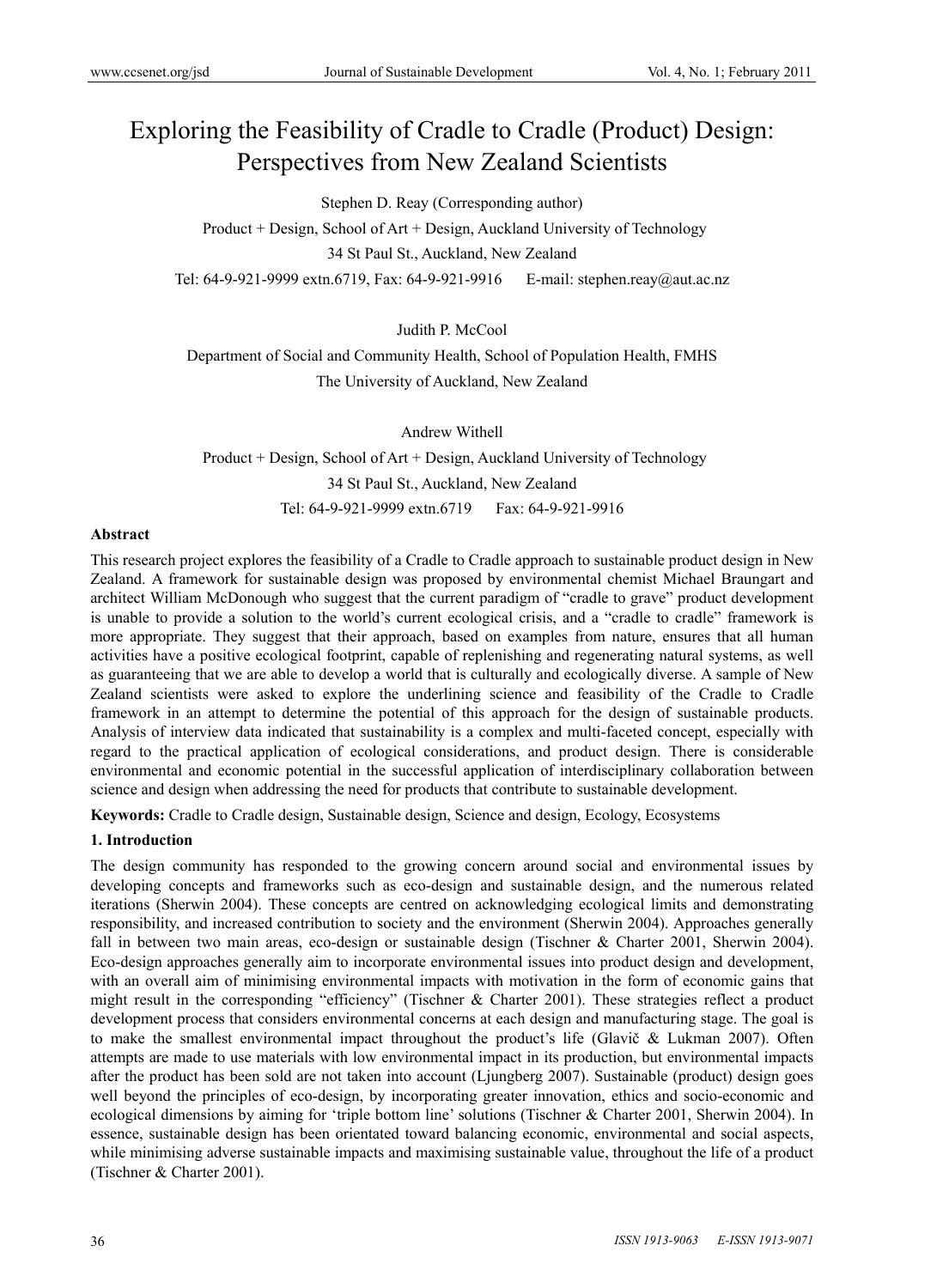Sustainable product design is a relatively new discipline in that it positions sustainability (in itself complex and multifaceted) at the heart of every product designed (Fiksel 2001). The concept of sustainability is complex, dynamic, and often nuanced by the context in which is placed (i.e. sustainable forestry, sustainable development, etc.) (Walker 1998, Walker & Dorsa 2001). In an era that has been charged with the task of addressing issues around climate change and environmental degradation, no other period has imposed the same critical attention to the environmental and social costs of product production and use. This is a new era where environmentalism takes place alongside (but not yet contesting) the discourse of economics. Now more than ever, the role of products and services is central to the sustainability debate. There are significant benefits for those who are able to identify opportunities to develop sustainable products and services (Tischner & Charter 2001). More specifically, these opportunities will be realised by designers who develop radical innovative solutions by involving sustainability at the early stages of the design process (Sherwin 2004).

# *1.1 Cradle to Cradle*

McDonough and Braungart (2002) and Braungart et al. (2007) describe the "Cradle to Cradle" approach as "the next industrial revolution" and suggest that industry needs a new paradigm that effectively and seamlessly addresses issues associated with over-consumption and waste. Central to Cradle to Cradle is the critique of the use of "eco-efficiency" as a driver for developing environmentally benign products and systems. They argue the ultimate goal of eco-efficiency, zero emission, which aims for maximum economic output with zero environmental impacts, is the ultimate endpoint of such an approach and represents a breakdown of the economic and ecological relationship. The authors solution to sustainable development- eco-effectiveness, aims to generate cyclical Cradle to Cradle metabolisms to maintain the status of resources (Braungart et al. 2007). The eco-effective approach starts with a vision that industry is 100 percent good, the concept of waste does not exist (as all outputs from one process become inputs for another), supports and regenerates ecological systems and enables long-term prosperity and is the basis for "triple top line" objectives (Braungart et al. 2007). The Cradle to Cradle framework attempts to turns materials into nutrients by enabling their perpetual flow within either biological or technical metabolisms. In this scenario, biodegradable materials (biological nutrients) are absorbed back into, and have a positive impact on the environment. Synthetic or mineral materials (technical nutrients) remain safely in a closed loop system of manufacture, recovery and reuse to maintain their material value through many cycles, and are owned by manufacturers, but are used by consumers as products of service (Braungart et al. 2007). In eco-effective industrial systems waste becomes biological nutrients for ecological systems, and are therefore ecologically irrelevant to be included into a saleable product (Braungart et al. 2007). The authors suggest that even if enormous amount of waste were generated in production, the system as a whole would become eco-effective, as waste is a productive resource for natural systems.

This study aims to evaluate the application of the Cradle to Cradle design framework from an ecological perspective, in an attempt to determine the feasibility of this approach, for the design of products. A deeper exploration of the Cradle to Cradle design framework is a relevant reference point to reflect where design thinking might currently be, and is a sound basis for initiating a sustainability discussion.

# **2. Methods**

A series of key informant interviews was undertaken with New Zealand scientists to explore expert opinion on the feasibility and issues associated with the Cradle to Cradle framework and sustainable design approaches in general. The purpose of conducting key informant interviews was to generate a broad understanding of the key issues, barriers, and opportunities from those who have specific scientific expertise. The Cradle to Cradle framework relies primarily on a fundamental understanding of materials, science, systems and processes. A semi-structured interview format was utilised to guide the interview, to allow differing ideas to surface and for reflective discussion. A thematic analysis of the data was conducted and an explanatory theory based on the emerging themes was subsequently developed. Key informant interviews are an important qualitative research method in terms of providing insight into issues that cannot often be identified through other research methods (e.g. focus group interviews or questionnaires).

# *2.1 Participants*

Key informant participants were chosen using a non-probability purposive sampling technique, and selected based on their unique experience in a particular scientific field. The scientists selected were chosen from a range of scientific disciplines related to the primary industries in New Zealand. This group were chosen because they have a broad understanding of the biological processes that underpin sustainability, or the development of materials and processes that may be required for the development of sustainable systems. Each scientist selected was employed in a senior science position in either a Crown Research Institute or New Zealand University.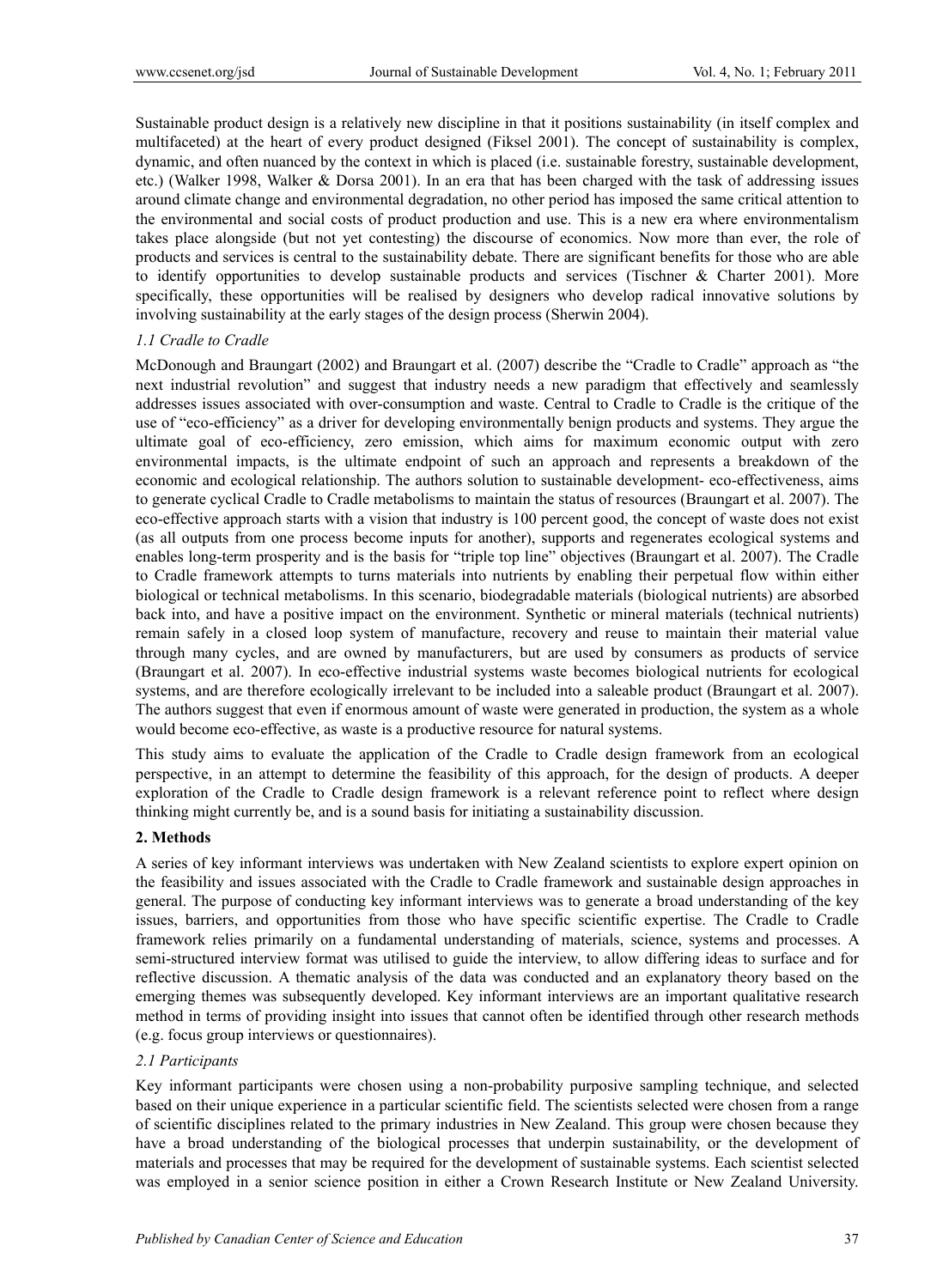Contact details were obtained from information in the public domain.

Potential participants were contacted by an email informing them about the study aims and rationale and inviting their participation. If no response was received following the email invitation to participate, this was taken to mean the individual declined to take part in the study, and no further contact was initiated.

Participants that took part in the study were from the following areas of expertise: biology, material science/engineering, biotechnology, science strategy, chemical and process science/engineering, pharmacology and active agent science, microbiology, and textiles science.

*2.2 Procedure* 

Prior to the commencing of the interview process, approval to carry out the study was sought and obtained from the Auckland University of Technology Ethics Committee (AUTEC Reference Number 09/54).

Participants were invited to take part in a key informant interview to discuss a range of topics centred on sustainability and Cradle to Cradle design. Participants were provided with an abbreviated version of the Cradle to Cradle framework (Braungart et al. 2007) and it was from this basis that the interviews were conducted. The interviews were based around a series of open-ended questions (described below) and enabled the participants to explore the questions in-depth.

Key informant interview themes/questions

- 1) What is the role of sustainability in the context of your science field?
- 2) What materials are important/critical to achieve sustainable products?
- 3) What do you understand about the concept of Cradle to Cradle as a proposition for sustainability with respect to science/design?
	- a) What were your first impressions with respect to the principles that underpin the concept?
	- b) What is the potential of this concept for New Zealand science/technology?
	- c) What is the role of science to help facilitate a Cradle to Cradle framework?
	- d) Can New Zealand embrace this concept, and what do you see as potential barriers/opportunities?
- 4) How do you view the role of scientists/science in adopting a concept like Cradle to Cradle?

New questions were included to reflect emerging issues as interviews progressed. Interviews were audio recorded to enable transcripts to be used for analysis. Detailed field notes were also taken during the interviews, where possible, to complement the transcripts. Interviews were conducted by SR, took no longer than one hour, and were conducted in the participants' workplace at a time that was convenient for them.

The interviews were analysed using a qualitative thematic analysis method whereby the textual data was read and coded to identify common and divergent viewpoints (Berg 1998). The key perspectives or themes were developed in consultation with co-authors and when agreement was reached, they were then developed into an explanatory model. All possible attempts were made to obscure the contribution of participants to protect their identities, including their place of employment, age and gender.

### **3. Results**

Results from the textual analysis of the interview data are presented according to the key (dominant) themes. Descriptive statistics are presented to show the number of participants who described a similar viewpoint or theme (Table 1). Direct quotations are presented to illustrate a pervasive or idiosyncratic perspective. The themes will be presented in respective order: informants' general impressions of the Cradle to Cradle design framework; a critique of the Cradle to Cradle design framework; barriers preventing sustainable design frameworks from being broadly implemented and opportunities for sustainable design in New Zealand. Finally, this section concludes with the emergent themes around the future of sustainable design in the context of New Zealand, and the potential role of science and technology.

#### *3.1 General impressions of the Cradle to Cradle design framework*

Most participants had not heard of the Braungart et al. (2007) Cradle to Cradle design framework prior to participating in this study. All participants expressed a diverse range of perspectives on the general concepts and rationale behind the Cradle to Cradle framework. In general, participants agreed that the general principles that underpin Cradle to Cradle are important factors when attempting to address sustainability.

"*It's an interesting concept… You know so it sounds like the sensible way to go to me…*" (Materials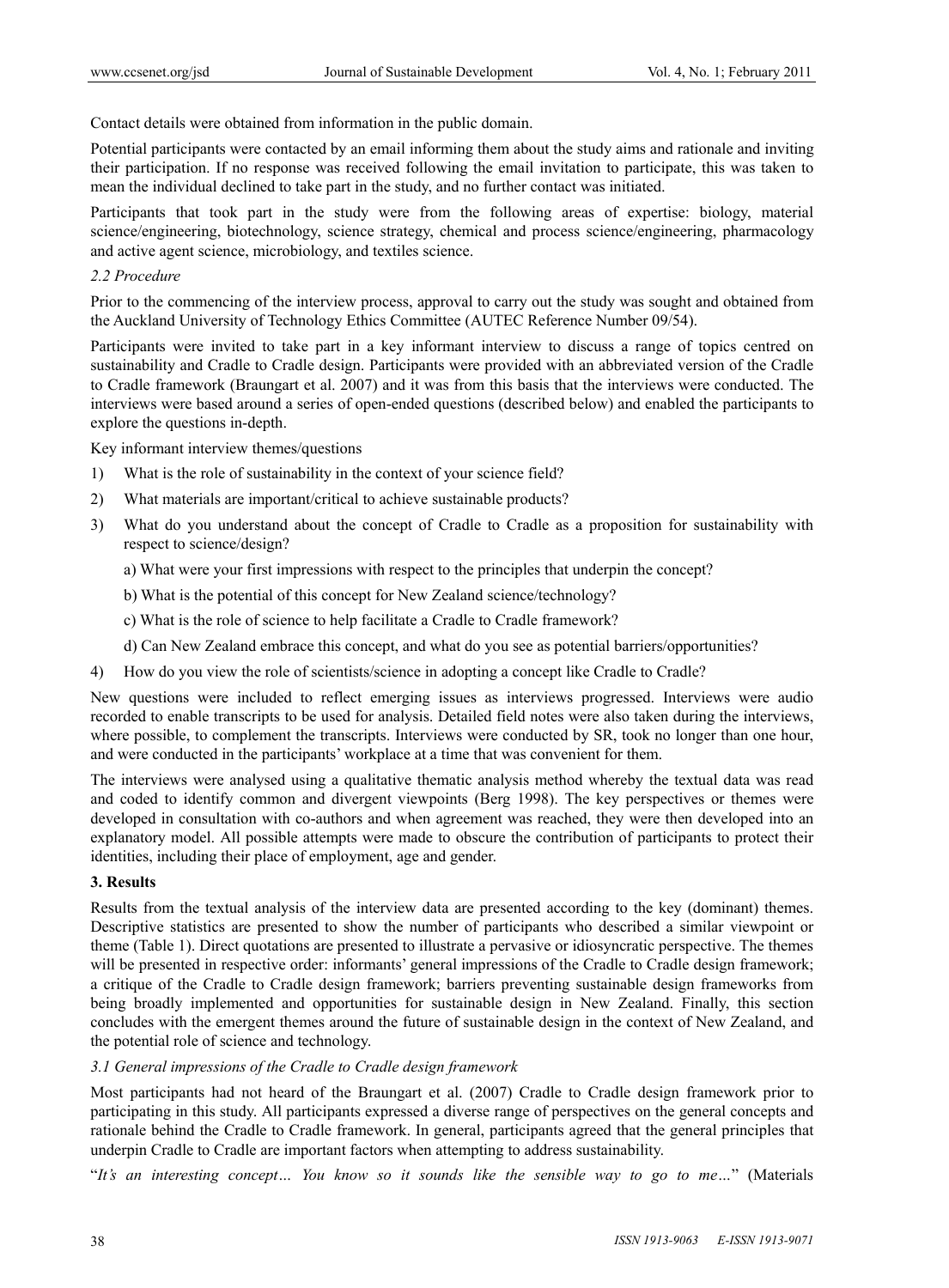# Engineer/Scientist)

Participants supported Braungart et al. (2007)'s interpretation of the tension between economic growth and environmental objectives. Specifically, the concept of "eco-efficiency" as a strategy to resolve issues around resource use and provide a sustainable future was viewed as "accurate". Although participants were generally favourable toward the rationale for Cradle to Cradle the majority considered it to be idealistic: a good idea in principle, but not in practice. Overall, it was it was not widely accepted as a mechanism that would reflect the realities of complex social and environmental ecosystems.

"*I felt the general scope was idealistic. Not to say that it's bad. Just that I wouldn't want to totally adhere to it*" (Biotechnologist)

"*I think the model's been well thought through but I worry that they tried to apply it in ways that perhaps it doesn't comfortably fit*" (Chemical and Process Engineer/Scientist)

There was not a clear consensus as to whether Cradle to Cradle was an appropriate approach to use as a principal for product design. One participant felt that it had merit on a product-to-product basis, but that moving to society level sustainability was an entirely different proposition. Another suggested that it was an appropriate approach, but questioned whether "*it was the only approach*". Another believed it did not add anything new. Throughout the interviews, the participants agreed that greater effort is required to develop modes of living, and products to assist healthy productive lives that also support future generations.

# *3.2 Can we have a positive impact?*

The majority of participants viewed the goals of reducing human impacts to zero as a more realistic goal than attempting to produce positive impacts on the environment.

"*Your impact on the environment, you can't absolutely reduce it to zero… everything we do [has] an environmental impact … and I think what, the aim of this paper I mean, might be zero waste but I think, but there's always going to be this inefficiency somewhere in the system that requires some leakage, you can't have… I don't think you can have a perfect system*" (Biologist)

Participants were generally in consensus around the issue that to have a positive impact we must know what that positive might be. They argued that this may not always be the case, and some added that even if it was, we might not have the capability to measure such impacts.

"*Because suggesting you actually know what's positive for the environment… we don't seem to have a handle on the complexities of how things interrelate to know precisely what the outcomes will be, so I think it sounds a very strange thing to think that we can do things for the positive to be honest… So I think I'm still a fan of doing as little damage as possible*" (Materials Engineer/Scientist)

"*… some of these things you can probably never measure… Do we have to measure anything just to get a sense that we would be better off doing it one way rather than another way… I don't think we do*" (Microbiologist)

Four participants discussed the complexity around deciding what is natural (and therefore what is "good" for the environment), and observed looking to nature for inspiration may not always be appropriate. Reasons included a description of nature as being very complex, and a failure to recognise this when "fixing" one thing may cause a problem elsewhere. The overwhelming consensus was that regardless of whether a positive impact on the environment was possible or not, it was important to minimise impacts as much as possible in the short to medium term.

# *3.3 Is waste always good?*

While the ideas of biological and technical nutrient cycles were generally viewed as being interesting, some participants argued that these approaches might not always be possible, or practical. As anticipated, some participants agreed in principle with the concept of biological nutrient cycles. However the majority cautioned the risks of extrapolating a theoretical principle to real world situations. In particular, participants question the potentially enormous quantities of biological nutrients that might be produced, and questioned how this 'natural' waste would be managed, especially as high levels of nutrient inputs can have detrimental impacts on ecological systems. One participant described that the transition from a largely inorganic system to an organic system would be required to fulfil Cradle to Cradle requirements. While this in itself was viewed positively, most products currently produced are not made from organic-based materials. The result of this could be large quantities of organic "waste" material. One participant observed this was "*fine when things are in village amounts, but with city amounts you get problems*".

Three participants suggested that knowing where to put the biological nutrients and knowing what influence they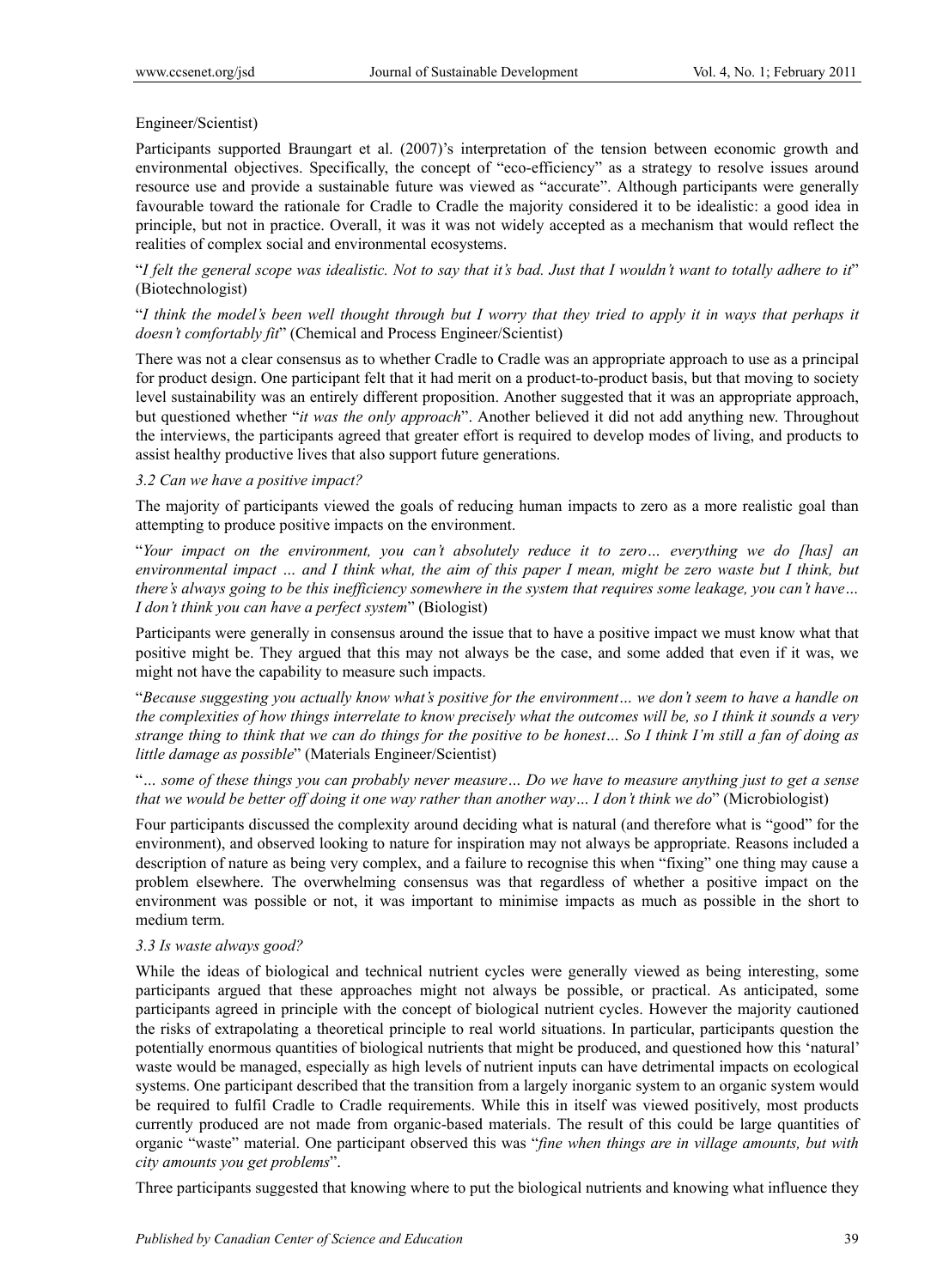may have on a system was an issue.

"*… put it in an environment where its waste can be utilised, not just thrown in an inappropriate place… is all waste good?, it depends upon how it is going to be utilised*" (Biotechnologist)

The application of something as simple as a fertiliser was described as having a significant impact on an ecosystem, especially with regard to soil micro-organisms, reflecting the complexity surrounding inputs into natural systems.

"*…Well, you put that fertilizer on for a reason and you want it to actually renew a system… the microbes will respond in a certain way. Some of them will love it, some of them will hate it and you will change the makeup of the soil… It's not necessarily good or bad, but its changed… But what's happened in the soil, is that sustainable?*" (Science Strategist)

Energy and time were considered important when addressing the principal of "biological nutrients". One participant suggested that long term thinking ("*a time bound*") was required to transition from product to biological nutrient, and even longer for the biological nutrient to become the "next organic". Furthermore "*there's an energy input is really part of the equation*", and "*you've got to assume for some of this that energy is low cost*."

One participant suggested that the controlled composting of biological waste material was important, as "*uncontrolled composting is not efficient, and doesn't always produce a usable bio-product*".

While many of the participants found the idea of a technical nutrient cycle appealing, six of the eight participants thought the degradation of materials in this cycle wasn't fully addressed in the Cradle to Cradle framework. Comments ranged from not illustrating that the material integrity of synthetic materials degrades with use, and repeated reuse, to suggestions that all materials wear out during use.

"*…so I don't think it's appropriate to just think in an idealistic fashion that materials can be recycled ad infinitum*." (Biotechnologist)

"*… it's not perhaps a loop, more of a very slow downward spiral*" (Textiles Scientist)

Furthermore metals (as potential technical nutrients) were described as oxidising and wearing out. While it was suggested that processes such as oxidisation might be reversed, this takes considerable energy inputs.

*3.4 What do we need to consider when using a new design framework?* 

One of the common themes that emerged during the analysis was the complexity involved with issues around sustainability.

"*…they're not simple issues. It's a complex system. And that's what you're talking about here. Sustainability is a complex system…*" (Science Strategist)

Access to clean renewable energy sources was described as being an important aspect of the future of sustainability. Energy, as we currently use it, was described by one of the participants as being the only part of a closed system that disappears due to entropy. They suggested that unlike nature, which has endless energy from the sun, we need energy to create energy.

The majority of participants described the development of better eco-effective or eco friendly materials as being influenced by a variety of factors.

"… *what's the rate limiting step, and it's typically creative people and funding and the identifying need. Creative people on their own without an identified need, aren't going to create what's useful. Needs can be stated, but you need people to make it*." (Biotechnologist)

It was suggested by one participant that the manufacture of biological-based materials depended on very large quantities of plant materials. Research into base materials and technological challenges associated with using new materials (during manufacture) were examples given by another participant of some of the research challenges. For some base materials, these were not considered to be significant hurdles, but for others it was described as very difficult. The lack of performance by some organic-based materials in comparison with their synthetic counterparts was considered a hurdle in terms of the wider acceptance of organic materials.

*3.5 How might science play a role in the design of sustainable products and services?* 

Participants were generally in agreement with regard to the role that science might play around issues of sustainability. Some participants favoured looking to natural systems for ways of living more sustainably, or for developing and utilising sustainable materials. One participant suggested that sustainability "…*will come from*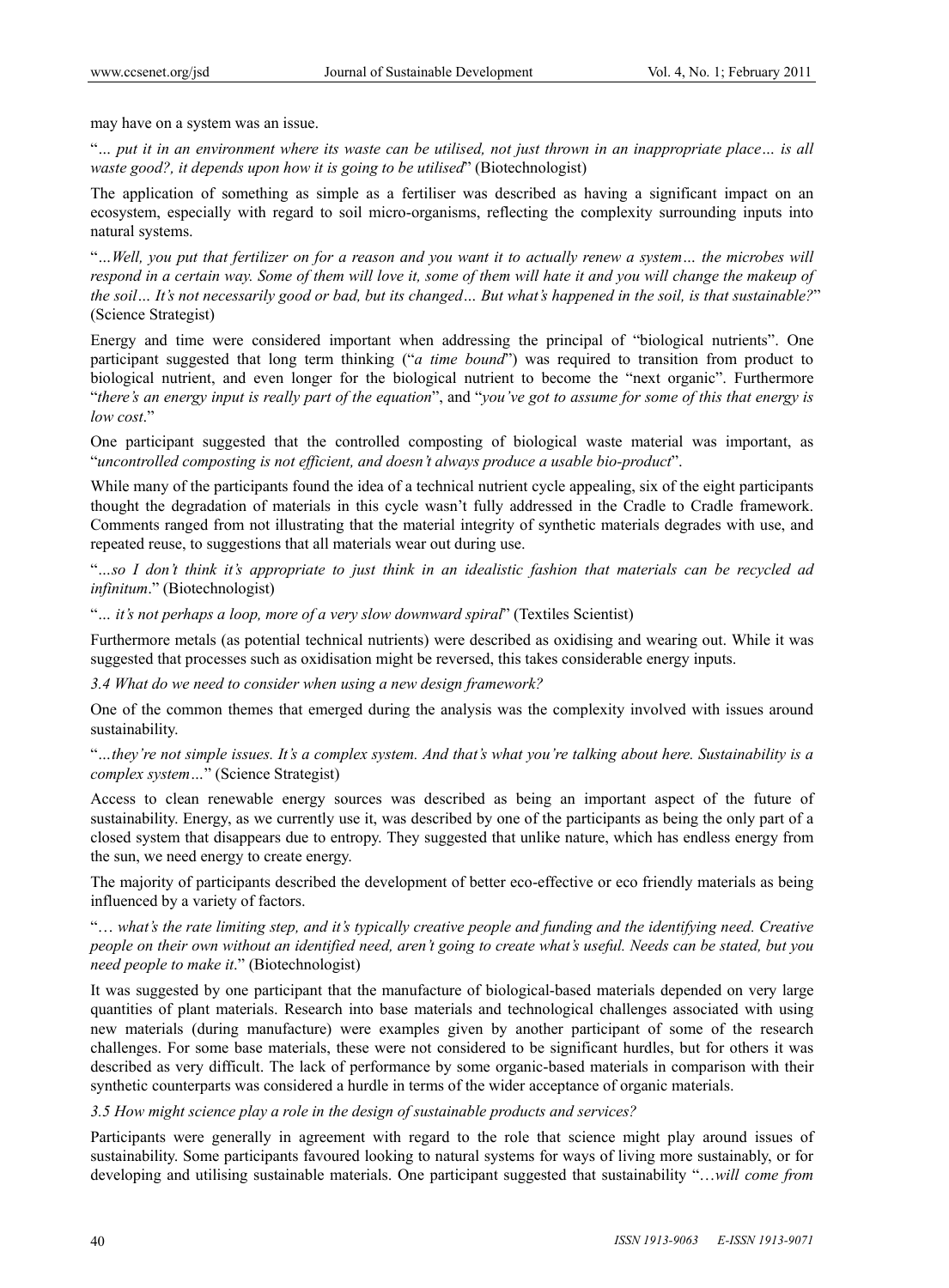*mimicking nature or fitting into nature's cycles*." Another participant suggested we look more to organic materials, and continue research into new ways in which they might be used. It was also suggested we need to look at "old" (organic) materials and to develop new manufacturing processes so we can use them more effectively and efficiently.

Other participants described the role of scientists as helping to negotiate the complexity of systems. Understanding what aspects of systems and processes we need to measure, and how to measure them, were described as being fundamental, for now and into the future. One participant described science measurement as being short term, or at a single point in time, and suggested that measuring positive impacts would therefore be similarly constrained.

A key role of science will be helping to develop solutions, as well as identifying the associated risks. Science was described as a vital process for learning and understanding sustainability problems and solutions ("*doing the thinking")*. Science was described as "*fast moving*" and that lack of knowledge should not be barrier, as it historically it might have been. This was also described as being true for issues centred on sustainability.

Five participants described the role of biotechnology, including techniques such as genetic modification, as being essential to *maintaining* the current human population. One participant suggested that those countries that are philosophically opposed to technologies such as GE will have difficulty addressing issues of sustainability, especially if their populations are growing. Another participant suggested that scientists needed to better describe the benefits of these technologies, and how they will have to be used wisely.

One participant described science as the first step in the process of developing new materials and technologies. New technologies will not be developed in the absence of good science. Beyond that, industry needs to "buy in" to fully realise the opportunities that new technologies offer. This participant described the "*dream*" as the first part of the process. Science is required to make this happen, so business and consumers may then follow.

# **4. Discussion**

In general, the majority of participants were involved in research where issues of sustainability, if not central to it, represented a considerable aspect of their research, or they had an interest in general issues surrounding sustainable futures. Overall participants responded positively to the intent of the Cradle to Cradle framework.

A dominant theme that emerged from the interviews was the complexity associated with understanding the interactions of humans, societies and their environments. To address issues of sustainability with rigour requires an ability to explore and work within complex systems and demands (Bradbury 2002, van Roon & Knight 2004). The domain of a scientist is to understand interactions between multiple factors (see Bradbury 2002). This requires the capacity to ask questions framed in an appropriate context and the aptitude to interpret and discuss complex results. The key informant interviews illustrate that consideration of human impacts on the environment is critical, and was the most discussed factor when referring to sustainability. While issues of social sustainability and economic sustainability were mentioned they were not regarded with the same level of consideration. From the participants' perspective, the environment was considered the foundation of sustainability. Therefore the protection of biodiversity and the natural systems in which it persists is fundamental to fulfil the principles of sustainable development. While "Our Common Future" describes this as "meeting the needs of the present generation without compromising the ability of future generations to meet their own needs" (WCED1987, p49), van Roon and Knight (2004) describe this definition as the balanced approach whereby ecological needs are weighed against economic and social. They suggest that while this approach is commonly accepted internationally, it represents a framework for weak sustainability. The results from this study support the use of a framework for strong, or ecological sustainability, where decision-making is made within an ecological context (Ekins et al. 2003, van Roon & Knight 2004). This approach recognises that humans are part of ecological systems, and viewing human activities as being separate from nature will ultimately be unsuccessful. Furthermore, van Roon and Knight (2004) argue that the functional capability of ecosystems need to be central to decision making processes.

A few barriers to implementing some principles of the Cradle to Cradle framework were raised by the participants. These were around the concepts of technical and biological nutrients, the interpretation of nature (or what is natural), and energy use and generation. Some participants questioned whether technical nutrients were suitable for "closed loop" systems. They suggested that the material integrity of synthetics and metals is not always easily maintained. Participants also acknowledged the role of consumerism in helping to create or encourage unsustainable practices, as well as the failure of consumers to pay the "true environmental cost" of this behaviour. Neither of these are fully acknowledged and addressed by Braungart et al. (2007).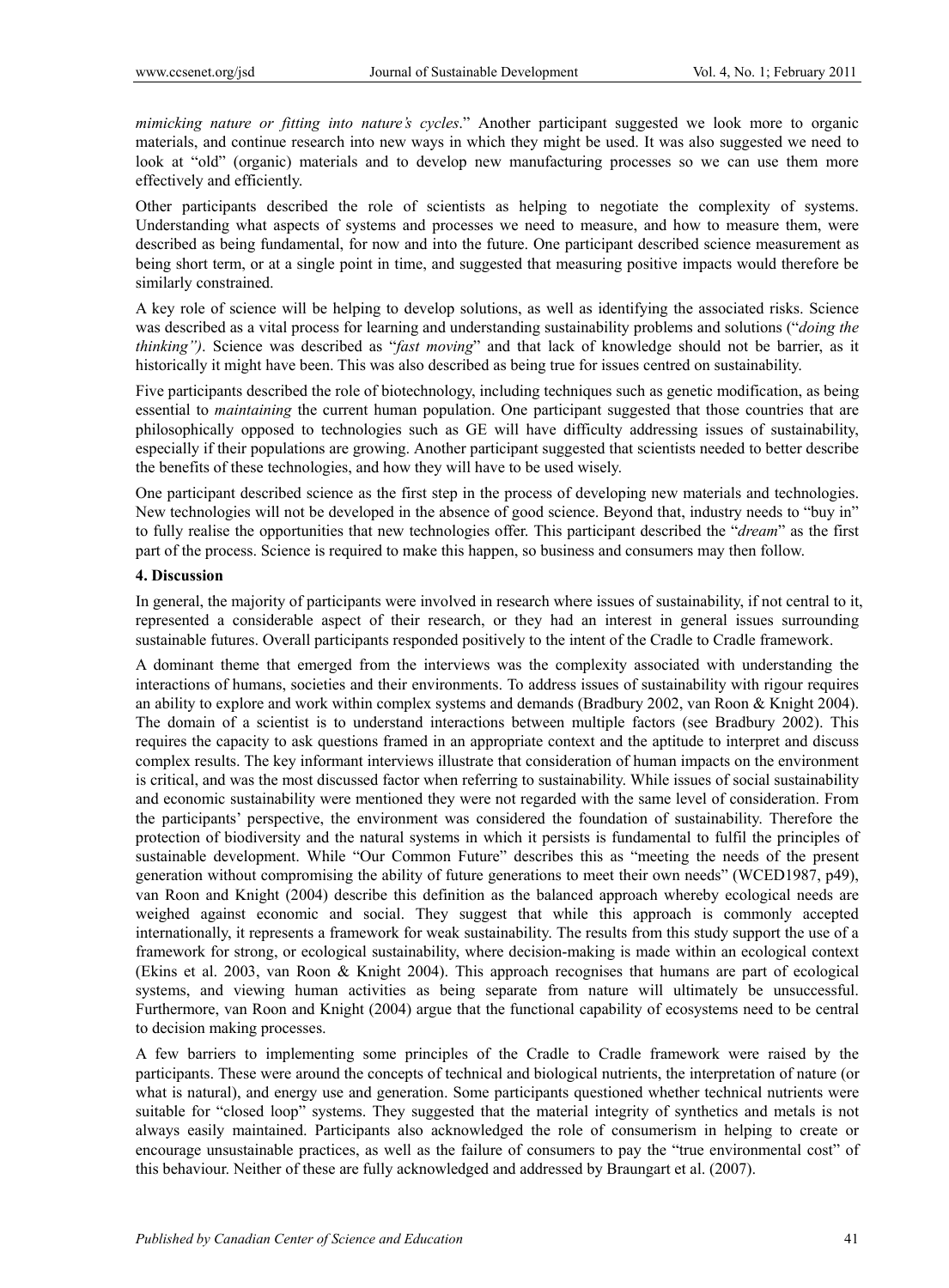The participants in this study expressed a need for caution when approaching the concept of biological nutrients as a simple solution to sustainability problems. The inherent complexities of ecological systems are confounded further by difficulties around measurement. This situation is further complicated when interactive (i.e. history, age, productivity, habitat heterogeneity and complexity etc.) and intimate (i.e. succession, inter-specific interactions, disturbance, dispersal etc.) factors are added (Jeffries 2006).

Reijnders (2008) criticizes the concept of biological nutrients as "healthy wastes". Firstly, not all plant-derived carbon compounds are degraded in the environment. Many substances that occur naturally are hazardous to other organisms and may be extremely toxic to humans. Furthermore significant ecological devastation can occur when large discharges of biological nutrients enter natural systems (Reijnders 2008). Effects of nutrients on biological systems may be subtler than the described ecological disasters (e.g. algal blooms). The responses of individual species to nutrients are unique. Therefore impacts of nutrient modification on individual species and communities are difficult to predict (Theodose & Bowman 1997, Weiss, 1999, Klanderud & Totland 2005). While the influence of soil fertility on plant diversity, production and community structure has been demonstrated for many plant communities, in nutrient deficient systems inputs may more immediately enhance primary production but alter species composition over longer time periods (Theodose & Bowman 1997). In infertile systems where nutrients have been enhanced by human activities, previously dominant species have been displaced by more competitive species adapted to higher levels of fertility resulting in a decline in conservation, or biodiversity values (Rusek 1993, Norton et al. 2006). In such systems, the application of biological nutrients is unlikely to result in ecologically desirable outcomes. However, in the absence of specific ecological knowledge applying biological nutrients may appear to be a worthy and beneficial practise. Patterns of species diversity changes with changes in fertility have been observed for invertebrates, herpetofauna, birds and soil organisms (e.g. soil ectomycorrhizal fungi) (Provencher et al. 2003, Alberton & Kuyper 2009). The participants critique of biological nutrients in this study supports Reijnders (2008) conclusion that biological nutrients are not "ecological irrelevant", and therefore all emissions of biological nutrients should not be considered to be intrinsically 'good' or 'healthy'.

In the commercial sector, design "disasters" are frequent- based upon superficial design responses to sustainability issues. These are probably due to a failure of designers to understand the complexity of ecological systems (e.g. a compostable mobile phone case that releases a seed on disintegration, Bhamra and Lofthouse 2007). Braungart et al. (2007) describe a potential Cradle to Cradle design solution where an ice cream wrapper may be designed to contain seeds to be thrown away while supporting plant life. While the growing of plants appears to be a worthwhile ideal, in New Zealand many "garden plants" have escaped to become invasive weeds resulting in considerable ecological destruction (DOC 2002). The potential negative impact of this eco-approach is likely to be further exaggerated in a global economy where products are shipped and consumed worldwide. The spread of alien invasive species has had considerable impacts on indigenous species worldwide and is a continued threat to global biodiversity (Bright 1998, Mooney & Hobbs 2000, Myers 2002, Younge 2002).

The concept of a biological nutrient, as identified by Braungart et al. (2007), represents an exciting opportunity for designers who can play an important role in sustainable development. In doing this, they must engage with the appropriate scientific expertise to make the best of new opportunities that may arise from potential paradigm shifts (i.e. Cradle to Cradle framework). This study demonstrates the inherent need for designers to be aware of the ecological consequences of their design actions, and illustrates the need for interdisciplinary collaboration when tackling problems such as sustainable development (Bruce et al. 2004). While designers have embraced looking to nature for a variety of design frameworks, (e.g. Biomimcry (Benyus 2002), Cylic-Solar-Safe (Datschefski 1999) etc.), using these frameworks in isolation of additional specialised disciplinary expertise is likely to be alarmingly inadequate when attempting to quantify both long and short term consequences of design actions on the environment. Future interdisciplinary collaboration has considerable appeal in a scenario where designers may help to identify human needs and scientists help develop solutions that are more appropriate to the greater environment. Inherent in this is that designers must understand the importance of ecological, social and economic systems as they relate to sustainable development. Consequently, designers may more effectively operate as a conduit between science and industry, and effectively and elegantly communicate sustainable solutions to people and the communities in which they live.

Sustainable development relies on clear and accessible dialogue between science and design (as well as a suite other disciplines). Design decisions must be of real benefit to society and the environment as well as being economically relevant, rather than well-intentioned "eco-responses", with inappropriate or inadequate resource investment. This requires designers to ask how products might be designed to address sustainable development in a meaningful way, rather than simply producing consumer objects that are loosely built around preconceived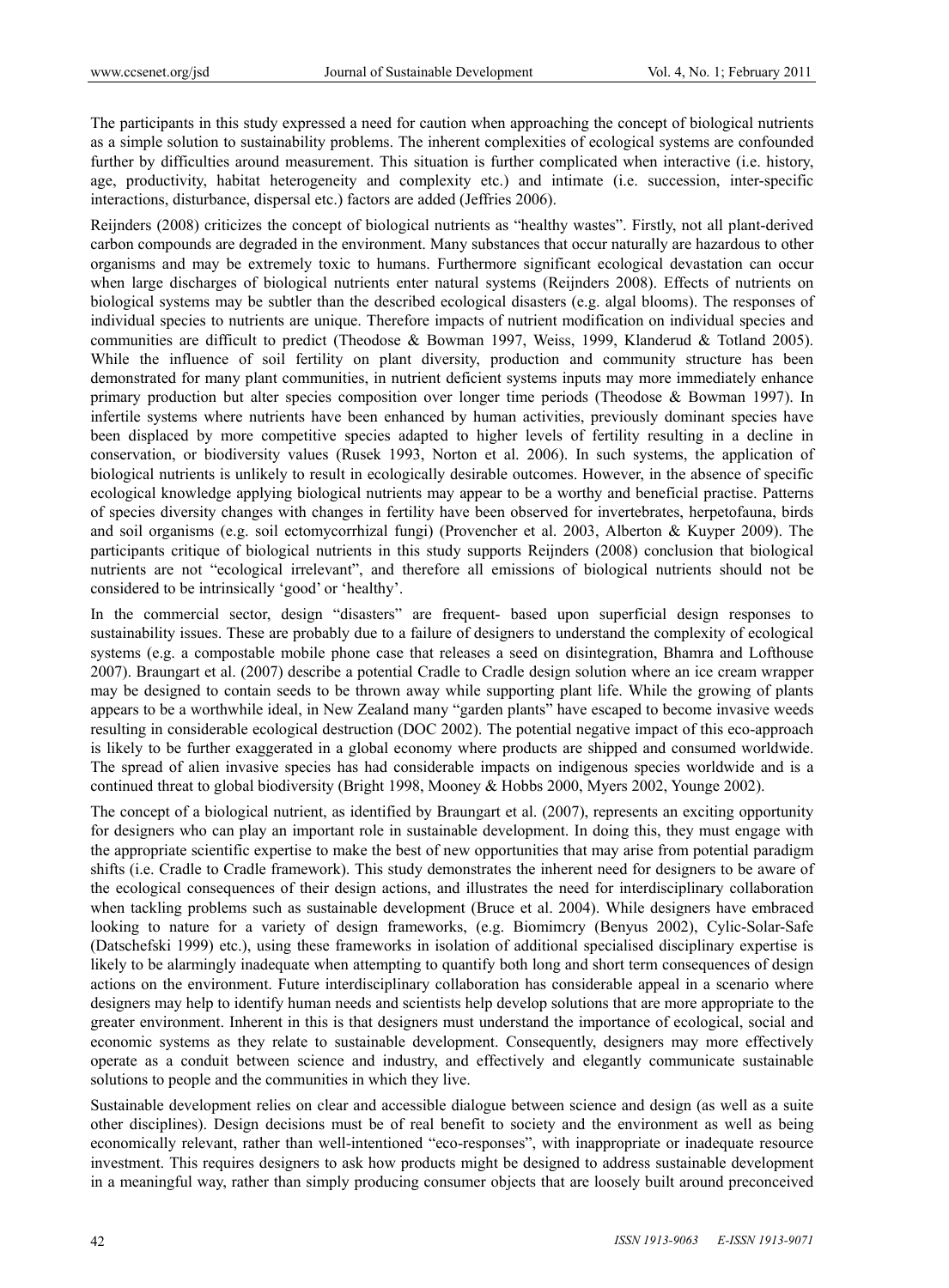ideals that reference sustainability, but don't consider the underlying ecological principles required to meet the principles of sustainable development. Consequently, a challenge to product design is to engage across disciplines to help realise the intention of frameworks such as Braungart et al. (2007)'s Cradle to Cradle. This represents an enormous opportunity to make a substantial contribution to the future wellbeing of societies and the environment in which they exist.

### **Acknowledgements**

We would like to thank the participants' for contributing their time and expertise to this study.

#### **References**

Alberton, O. & Kuyper, T.W. (2009). Ectomycorrhizal fungi associated with *Pinus sylvestris* seedlings respond differently to increased carbon and nitrogen availability: implications for ecosystem responses to global change. *Global Change Biology*, 15, 166–175.

Benyus, J. A. (2002). Biomimicry: Innovation inspired by nature. New York: Harper Perennial.

Berg, B. (1998). *Qualitative Methods for the Social Sciences*. USA: Allyn & Bacon.

Bhamra, T. & Lofthouse, V. (2007). *Design for Sustainability: A practical approach*. Hampshire, England: Goweer Publishing Limited.

Bradbury, R. (2002). Futures, predictions and other foolishness. In M.A. Jansen (ed.) *Complexity and ecosystem management: the theory and practise of multi-agent systems* (pp. 48-62 ). International Society for Ecological Economics. Meeting (2000: Canberra, A.C.T.). England, UK: Edward Elgar Publishing Ltd.

Braungart, M., McDonough, W. & Bollinger, A. (2007). Cradle-to-cradle design: creating healthy emission- a strategy for eco-effective product and system design. *Journal of Cleaner Production,* 15, 1337-1348.

Bright, C. (1998). *Life out of bounds; bioinvasion in a borderless world*. New York: W.W. Norton & Company Ltd.

Bruce, A., Lyall, C., Tait, J. & Williams, R. (2004). Interdisciplinary integration in Europe: the case of the Fifth Framework programme. *Futures, 36,* 457-470.

Datschefski, E. (1999). Cyclic, solar, safe – BioDesign's solution requirements for sustainability. *Journal of Sustainable Product Design*, 8, 42-51.

DOC (Department of Conservation) (2002). *Space Invaders; A summary of the Department of Conservation's strategic plan for managing invasive weeds*. Wellington, New Zealand: The Science Publication Unit, Department of Conservation.

Ekins, P., Simon, S., Deutsch, L., Folke, C. & De Groot, R. (2003). A framework for the practical application of the concepts of critical natural capital and strong sustainability. *Ecological Economics*, 44, 165-185.

Fiskel, J. (2001). Measuring sustainability in ecodesign. Pp 165-187 in Charter, M and Tischner, U. (eds.) *Sustainable solutions: developing products and services for the future*. Sheffield, UK: Greenleaf Publishing Limited.

Glavič, P. & Lukman, R. (2007). Review of sustainability terms and their definitions. *Journal of Cleaner Production,* 15, 1875-1885.

Jeffries, M. J. (2006). *Biodiversity and conservation*. UK: Routledge.

Klanderud, K. & Totland, O. (2005). Simulated climate change altered dominance hierarchies and diversity of an alpine biodiversity hotspot. *Ecology,* 86, 2047-2054

Ljunberg, L. Y. (2007). Materials selection and design for sustainable products. *Materials and Design,* 28, 466-479.

McDonough, W. & Braungart, M. (2002). *Cradle to cradle: remaking the way we make things*. New York: North Point Press.

Mooney, H. & Hobbs, R. J. (2000). *Invasive species in a changing world*. Washington, DC. USA: Island Press.

Myers, N. (2002). Biodiversity and biodepletion: the need for a paradigm shift. In O'Riordan and Stoll-Kleenmann (eds.) *Biodividersity, sustainability and human communities: protecting beyond the protected* (pp 46-60). Cambridge, England: Cambridge University Press.

Norton, D. A., Espie, P. R., Murray, W. & Murray, J. (2006). Influence of pastoral management on plant biodiversity in a depleted short tussock grassland, Mackenzie Basin. *New Zealand Journal of Ecology,* 30, 335-344.

Provencher, L., Litt, A. R. & Gordon, D. R. (2003). Predictors of species richness in Northwest Florida longleaf pine sandhills. *Conservation Biology,* 17, 1660-1671

Reijnders, L. (2008). Are emissions or wastes consisting of biological nutrients good or healthy. *Journal of Cleaner Production,* 16, 1138-1141.